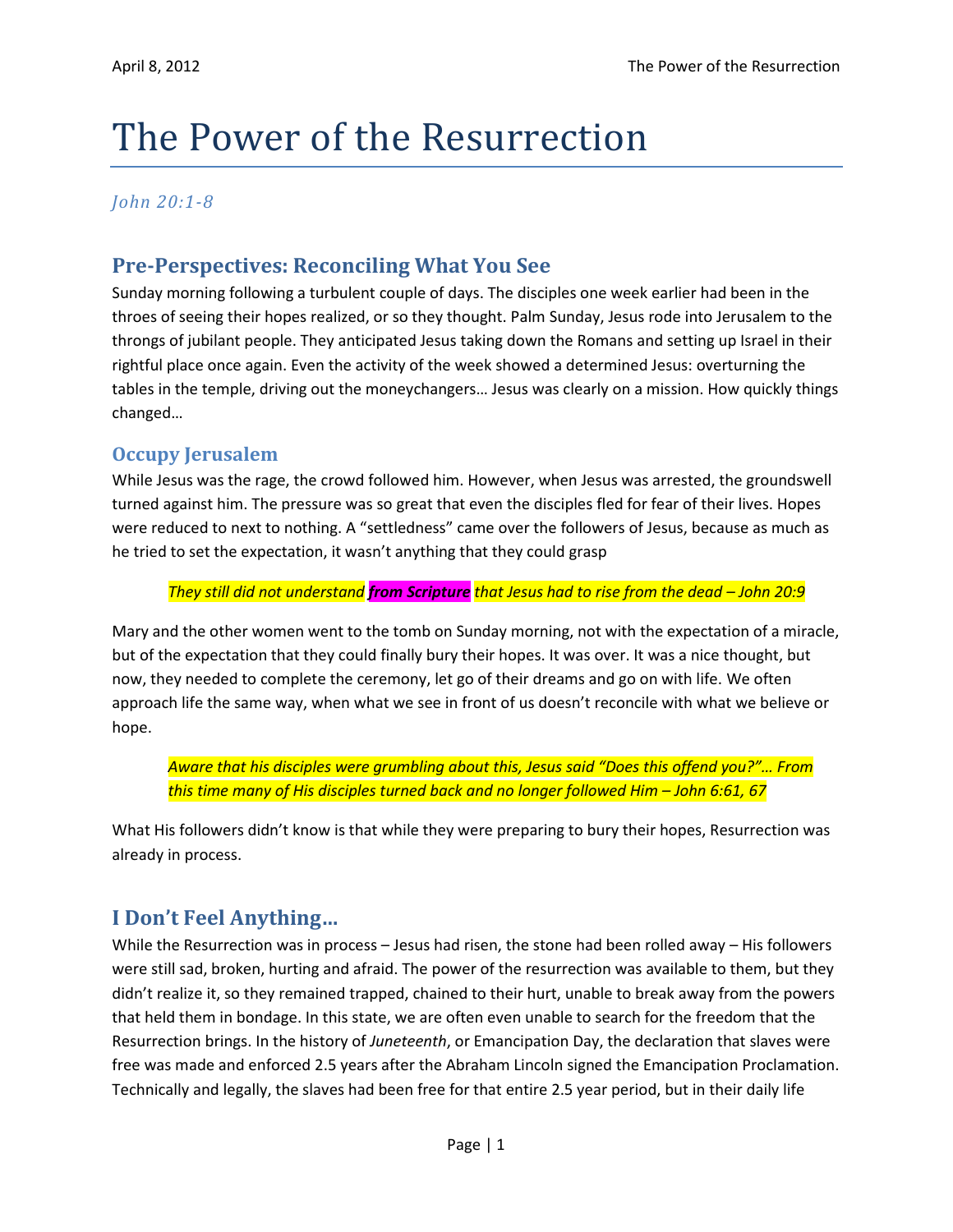there was no difference. They lived as if they were still legally in bondage because they didn't know any better. Similarly with us, we have been set free from the power of sin through the resurrection of Jesus, but we are still in bondage to the degree that we don't understand the power of His resurrection in our lives.

In order for us to really experience the power of the Resurrection, we have to allow ourselves to be taken back to the source of the Resurrection. As easy as this sounds, it is often the hardest for us to do, for **the source of the Resurrection is also the source of our hurt**.

*Now the same day two of them were going to a village called Emmaus, about seven miles from Jersusalem. They were talking with each other about everything that had happened. As they talked… Jesus himself came up and walked along with them but they were kept from recognizing him. He asked, "What are you discussing together as you walk along?" They stood still, their faces downcast… "we had hoped that he was the one who was going to redeem Israel… in*  addition, some of our women amazed us. They went to the tomb early this morning but didn't *find his body. They came and told us they had seen a vision of angels who said he was alive – Luke 24:13-24*

## **Looking Through the Tomb**

Upon hearing the news, Peter and John ran, hoping what they were prompted to see would not be true. They had been holed up in a locked room out of fear, also resigned to the death of their friend and their hope. As they approached the tomb, initially their fears were realized. Jesus was gone. John reached the tomb first, looked in, but didn't enter. Peter barged in and the two of them saw the evidence in front of them. Somewhere in the process John "got it". John saw something that Peter didn't – maybe it was the face cloth neatly folded, or the arrangement of the strips of cloth that covered his body. Maybe it was something he remembered Jesus say. In any case, John was able to look past the reality of the tomb and see the possibility of the Resurrection.

Part of the power of the Resurrection is the ability to look past the inevitability of our circumstance. To see that even in the darkest of times, God reveals his presence in a way that shows He still has control, and that He wants to show His purpose.

### **Resurrection's Power**

What happens when we really "get" that Jesus got up on Sunday?

| <b>Acts 2:24</b> | But God raised him from the dead, freeing him from the agony of death,<br>because it was impossible for death to keep its hold on him                                      |
|------------------|----------------------------------------------------------------------------------------------------------------------------------------------------------------------------|
| Luke 24:32-34    | They asked each other, "were not our hearts burning within us while he<br>talked with us on the road" They found the eleven and saying "It is true!<br>The Lord has risen" |
| Romans 8:31      | What then shall we say in response to this? If God is for us, who can be<br>against us?                                                                                    |